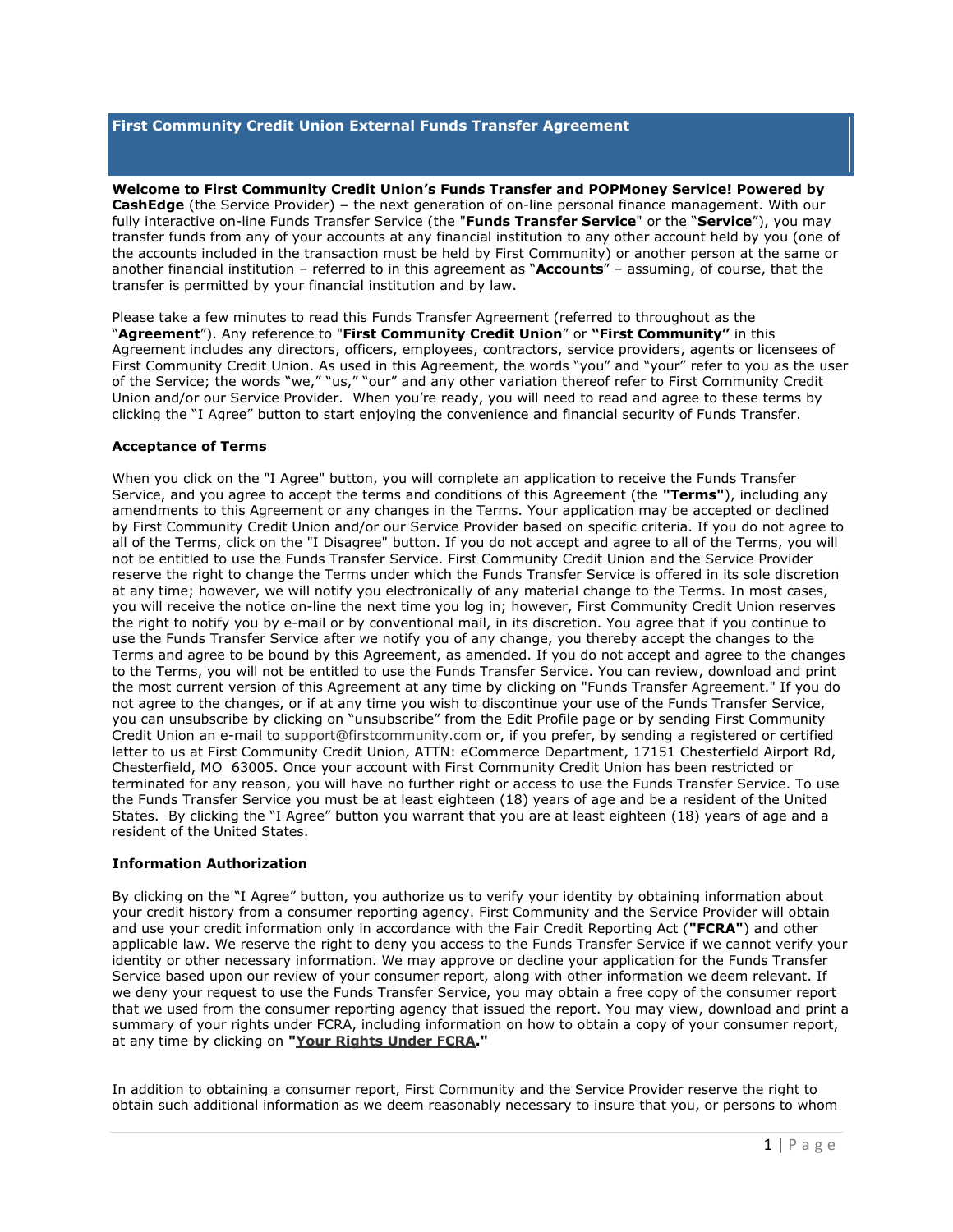you may transfer funds, are not using our Funds Transfer Service in violation of law, including, but not limited to, laws and regulations designed to prevent "money laundering" or the transfer of funds to or from persons or organizations whose accounts are blocked under regulations of the Office of Foreign Asset Control (OFAC) of the United States Treasury Department.

Once you are approved for the Funds Transfer Service we may verify your Accounts that you add to the Funds Transfer Service from time to time. You authorize us to validate the Accounts through the use of a test transfer, in which one or more low value payments will be both credited to and debited from the Account. The test credit will always occur before the test debit and will always be of the same or lesser amount, so that the balance in any of your Accounts will never be less than the actual balance.

Once the test transfer is complete we may ask you to access your Account to tell us the amount of the test credit or debit or any additional information reported by your bank with this test transfer. We may also verify Accounts through requiring the entry of information you ordinarily use to access the Account provider's web site, or by requiring you to submit proof of ownership of the Account.

#### **User Content**

Subject to First Community's Privacy Policy, you agree that we may use, copy, modify, display and distribute any information, data, materials or other content (the **"Content"**) you provide to First Community for the purpose of providing the Service, and you hereby give us a license to do so. By submitting Content, you represent that you have the right to license such Content to First Community Credit Union for the purposes set forth in this Agreement.

## **1. Accounts**

You understand that in order to complete funds transfers, it is necessary for First Community and our Service Provider to access the websites and databases of your bank and other institutions where you hold Accounts, as designated by you and on your behalf, to retrieve information and effect the fund transfers you request. By using the Service, you represent and warrant to us that you have the right to authorize and permit us to access your Accounts to effect such funds transfers or for any other purpose authorized by this Agreement, and you assure us that by disclosing and authorizing us to use such information you are not violating any third party rights. You warrant and represent that the information you are providing us with is true, current, correct and complete. You hereby authorize and permit First Community and the Service Provider to use information submitted by you to accomplish these purposes and to configure the Funds Transfer Service to be compatible with the Accounts.

For as long as you are using the Funds Transfer Service, you give to First Community Credit Union and our Service Provider a limited power of attorney and appoint us as your true and lawful attorney-in-fact and agent, with full power of substitution and resubstitution, for you and in your name, place and stead, in any and all capacities, to access the Accounts, effect funds transfers as described above, with full power and authority to do and perform each and every act and thing requisite and necessary to be done in connection with effecting funds transfers, including verifying the content and authenticity of any funds transfer instruction for the purposes of security procedures applicable to Accounts, as fully to all intents and purposes as you might or could in person. Once First Community and/or the Service Provider has actual knowledge that you wish to cease using the Service as provided in this Agreement or as otherwise permitted in this Agreement and has a reasonable opportunity to act on such knowledge, this limited power of attorney is automatically revoked; provided, however, that any act done by First Community and/or the Service Provider in good faith before it has actual knowledge of termination by you and has a reasonable opportunity to act on such knowledge shall be deemed to be authorized by you.

You understand and agree that at all times your relationship with each Account provider is independent of First Community and your use of the Funds Transfer Service. First Community and the Service Provider will not be responsible for any acts or omissions by the financial institution or other provider of any Account, including without limitation any modification, interruption or discontinuance of any Account by such provider.

YOU ACKNOWLEDGE AND AGREE THAT WHEN FIRST COMMUNITY AND OUR SERVICE PROVIDER IS EFFECTING A FUNDS TRANSFER FROM OR TO ANY OF YOUR OR A RECIPIENT'S ACCOUNTS, FIRST COMMUNITY AND THE SERVICE PROVIDER ARE ACTING AS YOUR AGENT, AND NOT AS THE AGENT OR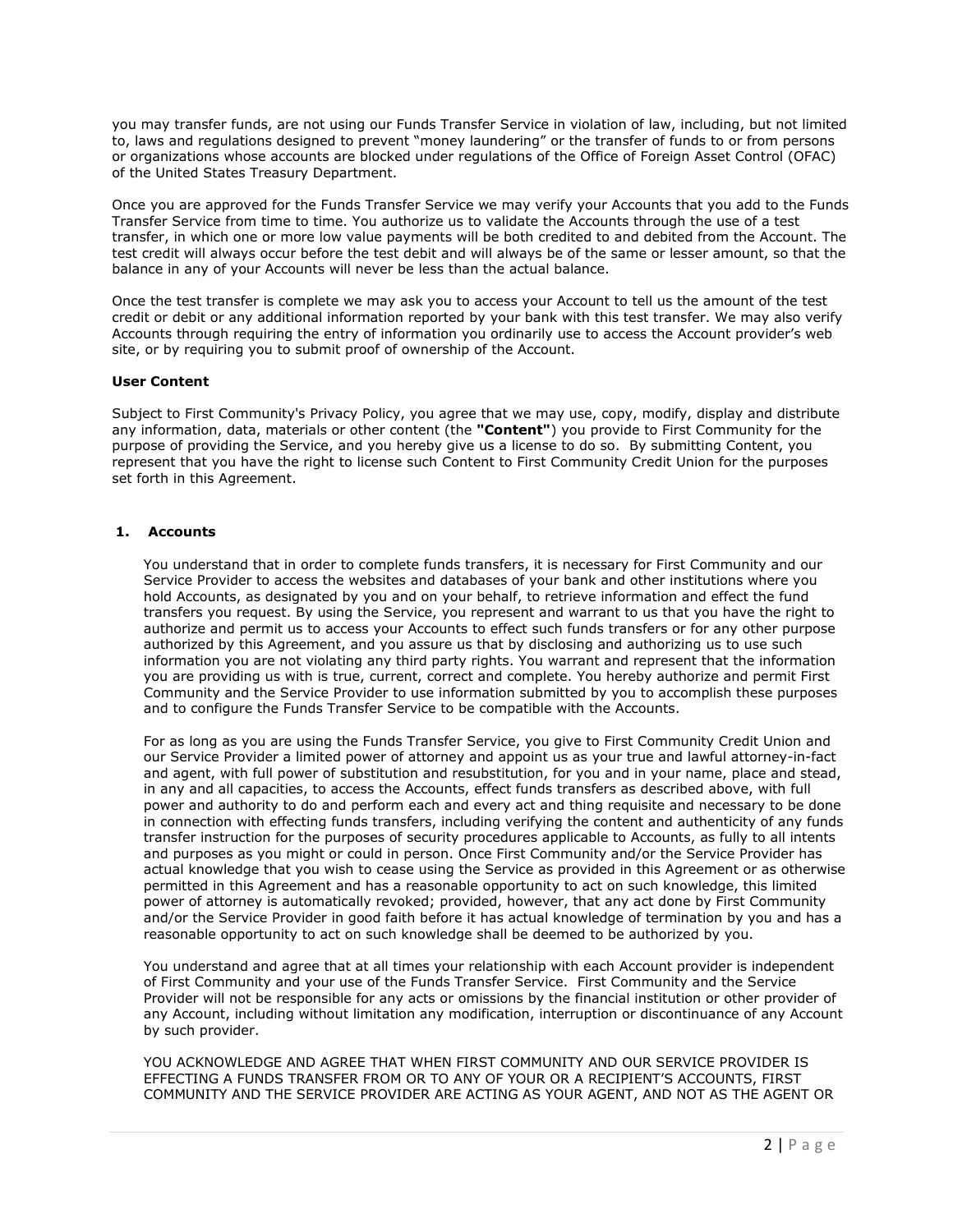ON BEHALF OF ANY THIRD PARTY. You agree that First Community, its affiliates and partners, and those of the Service Provider shall be entitled to rely on the foregoing authorization, agency and power of attorney granted by you.

YOU AGREE THAT FIRST COMMUNITY SHALL NOT BE LIABLE FOR ANY COSTS, FEES, LOSSES OR DAMAGES OF ANY KIND INCURRED AS A RESULT OF (1) OUR ACCESS TO THE ACCOUNTS; (2) OUR DEBIT AND/OR CREDIT OR INABILITY TO DEBIT AND/OR CREDIT THE ACCOUNTS IN ACCORDANCE WITH YOUR FUNDS TRANSFER INSTRUCTIONS; (3) ANY INACCURACY, INCOMPLETENESS OR MISINFORMATION CONTAINED IN THE INFORMATION RETRIEVED FROM THE ACCOUNTS; (4) ANY CHARGES IMPOSED BY ANY PROVIDER OF ACCOUNTS AND (5) ANY FUNDS TRANSFER LIMITATIONS SET BY THE FINANCIAL INSTITUTIONS OR OTHER PROVIDERS OF THE ACCOUNTS.

Not all types of accounts are eligible for Funds Transfer. Be sure to check with your financial institution for restrictions regarding transfers among your retirement (401k, IRA, etc.), savings, trusts, loans, custodial, business, corporate and other account types. First Community is not responsible for any costs or losses incurred from fund transfers that are not permitted under such restrictions by the provider of your Account or those imposed by applicable law.

## **(a) Electronic Communications**

**A. General Consent; Categories of Records.** The Funds Transfer Service is an electronic, Internet based-service. Therefore, you understand and agree that this Agreement will be entered into electronically, and that the following categories of information ("**Communications**") may be provided by electronic means:

- This Agreement and any amendments, modifications or supplements to it.
- Your records of funds transfers and other transactions through the Service, including without limitation confirmations of individual transactions.
- Any initial, periodic or other disclosures or notices provided in connection with the Service, including without limitation those required by federal or state law.
- Any Customer Service communications, including without limitation communications with respect to claims of error or unauthorized use of the Service.
- Any other communication related to the Service.

Although First Community reserves the right to provide Communications in paper format at any time, you agree that we are under no obligation to do so. All Communications in either electronic or paper format will be considered to be "in writing." You should print a paper copy of this Agreement and any electronic Communication that is important to you and retain the copy for your records. If you do not agree to receive this Agreement or the Communications electronically, you may not use the Service.

**B. How to Withdraw Consent.** If you have registered for the Service and you wish to withdraw your consent to have Communications provided in electronic form, you must cancel any pending transfer requests (within the time period permitted by the Service cancellation policies) and stop using the Service. There are no fees to cancel a pending transfer request (as long as such cancellation is made within the time period permitted by the Service cancellation policies).

**C. How to Update Your Records.** You agree to promptly update your registration records if your e-mail address or other information changes. You may update your records, such as your e-mail address, by using the Profile page.

**D. Delivery of Electronic Communications.** Communications may be posted on the pages of the Service website or other website disclosed to you and/or delivered to the e-mail address you provide. Any electronic Communication sent by e-mail will be deemed to have been received by you when First Community and/or the Service Provider sends it to you, whether or not you received the e-mail. If the Communication is posted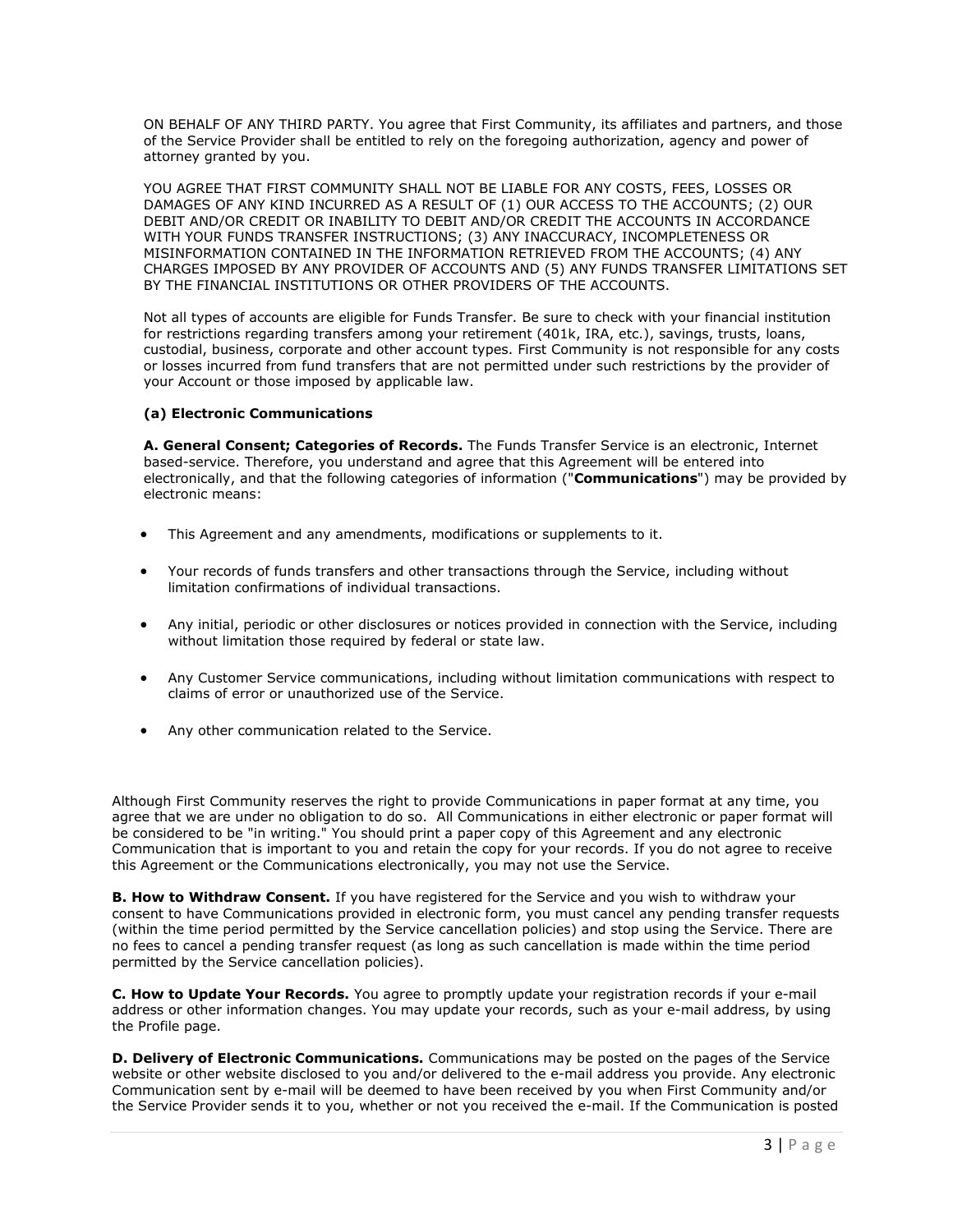on the Service, then it will be deemed to have been received by you no later than five (5) business days after First Community and/or the Service Provider posts the Communication on the pages of the Service, whether or not you retrieve the Communication. An electronic Communication by e-mail is considered to be sent at the time that it is directed by First Community's e-mail server to the appropriate e-mail address. An electronic Communication made by posting to the pages of the Service is considered to be sent at the time it is publicly available. You agree that these are reasonable procedures for sending and receiving electronic Communications.

**E. Hardware and Software Requirements.** In order to access and retain Communications, you must have:

- An Internet browser that supports 128-bit encryption, such as Netscape Navigator version 4.7 or above or Internet Explorer version 5.0 or above.
- An e-mail account and e-mail software capable of reading and responding to your e-mail.
- A personal computer, operating system and telecommunications connections to the Internet capable of supporting the foregoing.
- Sufficient electronic storage capacity on your computer's hard drive or other data storage unit.
- A printer that is capable of printing from your browser and e-mail software

## **(b) Privacy Policy and Confidentiality**

First Community regards your privacy and security with the utmost importance, and we are committed to safeguarding any information that you share with us. In order to provide the Funds Transfer Service, we must obtain from you certain personal information about you, your Accounts, and your transactions (referred to herein as "**User Information**"). You represent that you have the right to provide such User Information and that you give us the right to use the User Information in accordance with our privacy policy.

All of your personal and financial information will be placed on a secure portion of our website. We do not use any persistent "cookies" on the browser to store any personal information. We have multiple levels of security that have been designed especially for us. You can see a full description of our security and privacy policy by clicking on "Privacy Policy".

## **(c) Password**

To enable you, and only you, to use the Service, you will be asked to choose a password when you register and are accepted as a customer of the Funds Transfer Service. This password is stored in encrypted form by us. You are responsible for maintaining the confidentiality of your member number and password. No one at First Community has access to your passwords or User ID's. You are responsible for uses of the Funds Transfer Service whether or not actually or expressly authorized by you. Therefore, it is important that you DO NOT SHARE YOUR ACCOUNT NUMBER OR PASSWORD WITH ANYONE FOR ANY REASON. No one at First Community will know or need to know your password, and First Community employees will never ask for your password.

If you wish to make a transfer to an Account of another person, you will be asked to provide a separate code word or phrase (the "**Shared Secret**") that is known only to you and to the person to whom you are transferring the funds (the "**Recipient**"). We recommend that you do not use commonly used words, phrases or dates. In order to complete the transfer, the Recipient must provide the Shared Secret and certain other identifying information. YOU AGREE THAT YOU WILL NOT GIVE THE SHARED SECRET TO ANYONE EXCEPT THE RECIPIENT FOR ANY REASON. YOU FURTHER AGREE THAT YOU WILL INSTRUCT THE RECIPIENT NOT TO GIVE THE SHARED SECRET TO ANYONE ELSE FOR ANY REASON.

## **(d) Contact in the Event of Unauthorized Transfer**

If you believe your password or Shared Secret has been lost or stolen, or that someone has transferred or may transfer money from your Account without your permission, call: (800) 767-8880, or fax: (636) 537- 4459, or e-mail [support@firstcommunity.com,](mailto:support@firstcommunity.com) or write: First Community Credit Union ATTN: eCommerce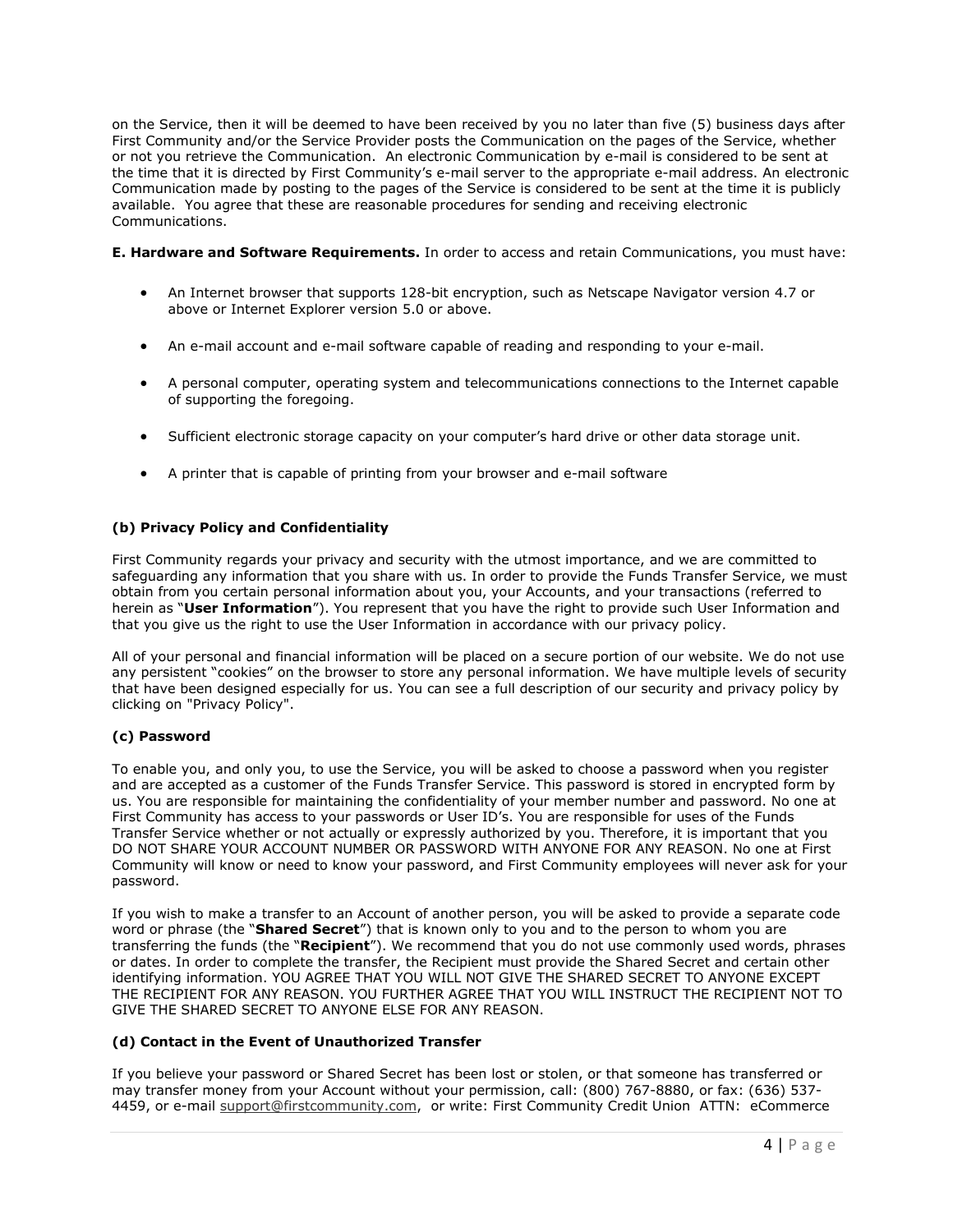Department, 17151 Chesterfield Airport Road, Chesterfield, MO 63005

## **(e) Consumer Liability**

You agree to notify us AT ONCE if you believe your password has been lost or stolen. Telephoning us promptly is the best way to protect yourself from possible losses. **YOU COULD LOSE ALL OF THE MONEY IN YOUR ACCOUNT** (plus your maximum overdraft line of credit). However, if you tell us within 2 business days, you can lose no more than \$50 if someone used your password without your permission.

If you do NOT tell us within 2 business days after you learn of the loss or theft of your password, and we can prove we could have stopped someone from using your password without your permission if you had told us, you could lose as much as \$500.

You can see a complete statement of all your funds transfers effected or pending at any time by clicking on the History tab. If your statement shows transfers that you did not make, notify us AT ONCE. If you do not tell us within 60 days after the transfer was posted to your statement, you may not get back any money you lost after the 60 days, if we can prove that we could have stopped someone from taking the money if you had told us in time. If a good reason (such as a long trip or a hospital stay) kept you from telling us, we will extend the time periods.

# **(f) Business Days**

The Service will process requests for transfers on business days. Our business days are Monday through Friday. Federal Holidays and Bank Holidays are not included.

## **(g) Transfer Types and Limitations (h) Types of Transfers**

You may use your password to transfer funds between any two of your Accounts about which you have provided the necessary information to First Community. Transfers can be between Accounts within the same financial institution or at an unrelated financial institution (although transfers between Accounts at the same institution may be effected more quickly by contacting the institution directly). You may also use the Funds Transfer Service to transfer funds from one of your Accounts to an account of a Recipient. Specific instructions for transferring funds to an account of a Recipient are available by clicking on the Send Money tab.

Some of these services may not be available at all times. We may from time to time make available additional or new features to the Funds Transfer Service. You will be approved or declined for any such additional service at our sole discretion and additional terms and conditions may apply. First Community may at any time decline to effect any funds transfer that it believes may violate applicable law.

## **(i) Frequency of Transfers**

We do not limit the number of funds transfers you may make; however, the financial institution holding the account may have limitations on the number of transfers you can make. You must not make funds transfers in excess of the number of funds transfers allowed by the rules governing the applicable Accounts. We may from time to time for security and risk management reasons modify the limit, the frequency and the dollar amount of transfers you can make using our Funds Transfer Service.

## **(j) Dollar Amount of Transfers**

You may not make funds transfers in excess of limits described on the Service. We reserve the right to change from time to time the dollar amount of funds transfers you are permitted to make using our Funds Transfer Service. Without limiting the foregoing, in the event that your use of the Service has been suspended and reinstated as provided herein (see "**Suspension and Reinstatement of Funds Transfer Service"** below), you understand and agree that your use of the Service thereafter may be subject to lower dollar amount limitations than would otherwise be permitted by First Community Credit Union.

## **(k) Transfers subject to the Rules of the Accounts**

Additionally, all funds transfers are also subject to the rules and regulations governing the relevant Accounts. You agree not to effect any funds transfers from or to an Account that are not allowed under the rules or regulations applicable to such accounts including, without limitation, rules or regulations designed to prevent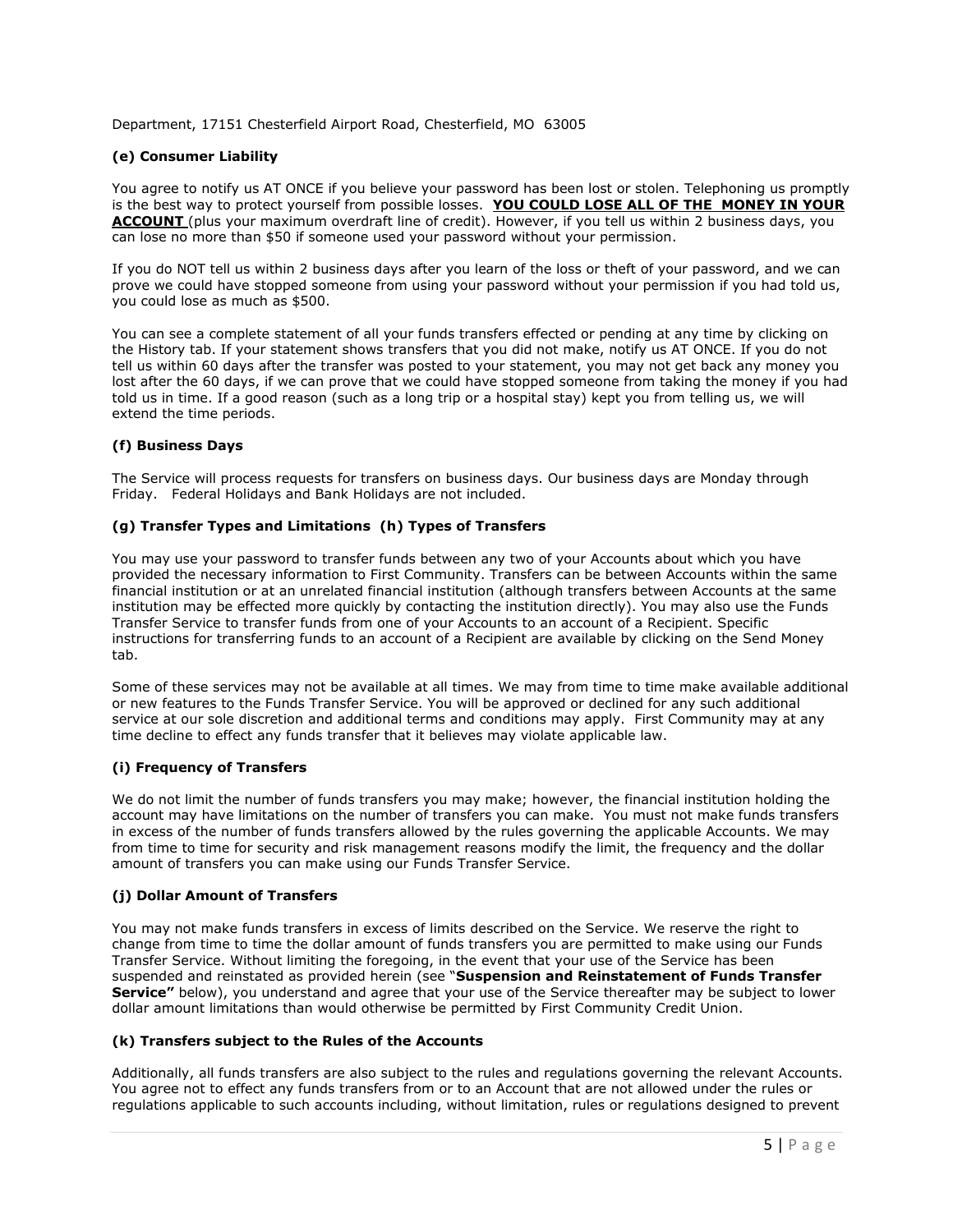the transfer of funds in violation of OFAC regulations.

### **(l) Rejection of Transfers**

We reserve the right to decline to effect any funds transfer, to submit funds transfer instructions or orders or to carry out change or cancellation requests.

### **(m) Fees for Services**

There are fees charged for using the Funds Transfer Service. Please refer to our Fee Schedule located [here](http://www.firstcommunity.com/custom/fi/fccuchesterfieldmo/fb/disclosure/fee_schedule.pdf) for applicable fees.

#### **2. Authorization**

You authorize us to select any means to execute your funds transfer instructions. You understand that to effect your funds transfer instruction we utilize the Automated Clearing House (ACH), using applicable ACH Rules, we debit one of your Accounts and credit another of your Accounts or an account of a Recipient. Once your Account has been debited, we credit the Service Provider's transfer account at the Service Provider's clearing bank. After our Service Provider and/or its clearing bank are reasonably certain that the debit will not be returned (in most cases this is usually between 3-4 banking days), the Service Provider will credit your or the Recipients Account. The sole purpose for the Service Provider's transfer account is to complete your funds transfer requests and for performing the services within the scope of this Agreement. Our Service Provider earns no interest on the funds in the transfer account. If the debit side fails or is returned for any reason and the credit side has been released and cannot be collected, you authorize our Service Provider to collect from the Account to which the credit side of the funds transfer was sent. The Service Provider and/or First Community reserves the right to resubmit a debit, or a portion of the debit, in the event of an insufficient or uncollected funds return and if we cannot collect the amount credited. To effect this collection, you understand and authorize us to debit the credited Account or the debited Account in either the same dollar amount as the original funds transfer or a portion of the debit. There may be a fee associated with such collection imposed by the financial institution holding the Account. You are responsible for payment of such fees.

You understand and agree that First Community from time to time may impose additional charges in connection with your funds transfer transactions. First Community will notify you of such fee in advance of the transaction. If you choose to proceed with the transaction, you authorize First Community and the Service Provider to debit your account in the amount indicated.

In the event that a debit to any of your Accounts, or any portion of any such debit, has failed and the credit side of such transaction has been released and cannot be collected, and we are unable to debit either the debited or the credited Account as set forth above, we reserve the right, and you hereby authorize us, to debit any of your other Accounts to the extent necessary to offset any resulting deficiency. We do not undertake to notify you in such event, other than by posting any such transfer or transfers to the applicable Account in accordance with this Agreement (see "**Documentation,**" below).

You understand and agree that in the event we are unable to execute your funds transfer request utilizing ACH, we may utilize other established payment mechanisms in order to complete your funds transfer instructions, such as wire transfer or check.

If you have requested a funds transfer to a Recipient, you must provide us with a true, correct, current email address for such Recipient. We will contact the Recipient, and ask the Recipient to provide us with certain information, such as the account number and financial institution that they wish to transfer the funds to. If the Recipient fails to reply to the email or fails to follow the instructions provided by us, we will notify you and credit your Account for the amount of the transfer.

## **Suspension and Reinstatement of Funds Transfer Service**

In the event that First Community and/or the Service Provider at any time incurs a problem with your use of the Service, including without limitation a failure in attempting to debit any of your Accounts or to collect with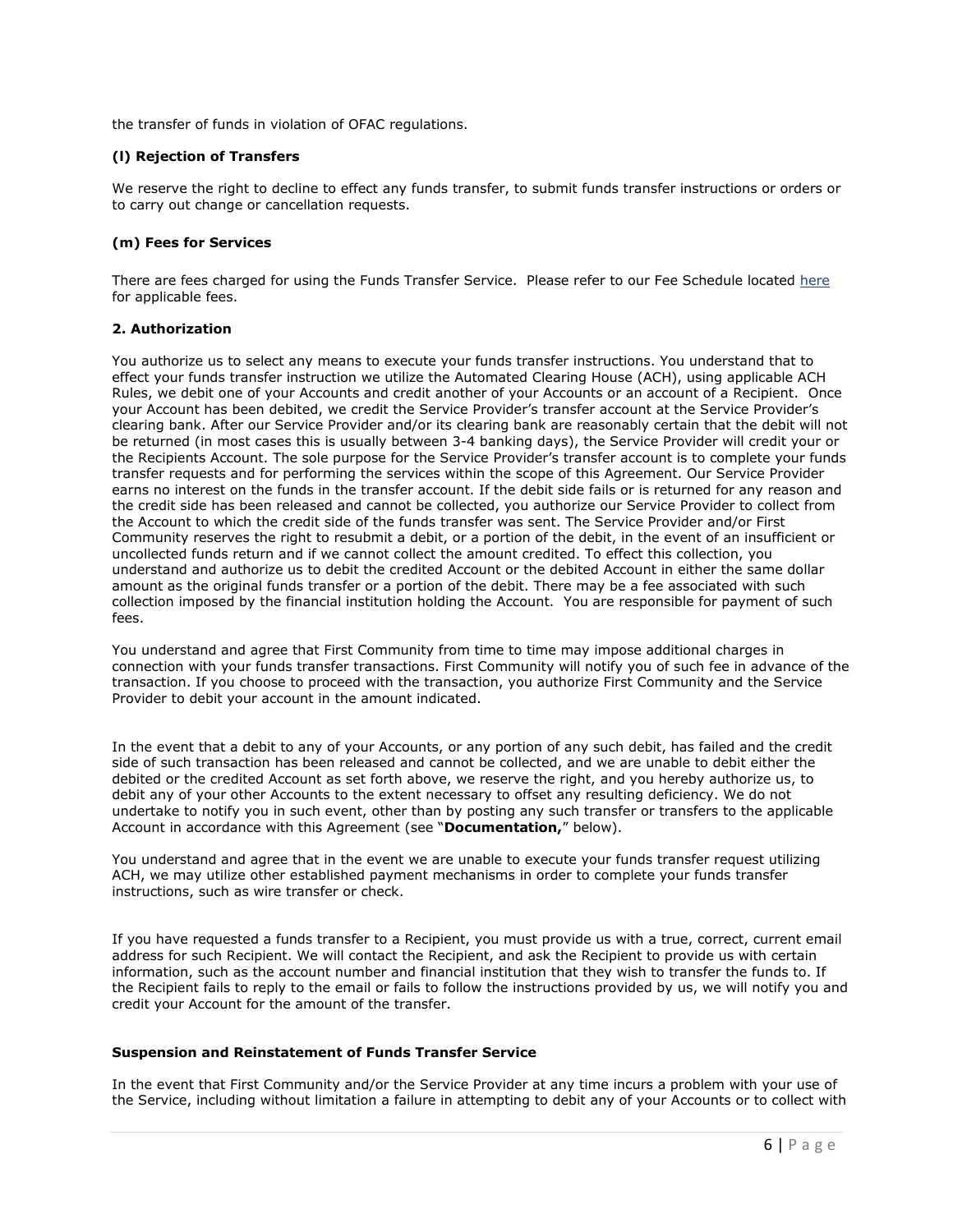respect to any of your funds transfers as described above, and without limiting any other right or remedy that we may have under this Agreement or otherwise, we reserve the right to suspend your right to use the Funds Transfer Service, immediately and without prior notice to you. You understand and agree that such action is reasonable for us to take in order to protect us from loss. In the event of such suspension, you may request reinstatement of your service by contacting us using any of the methods provided for under this Agreement (see "**Error Reporting and Claims**," below). First Community and/or the Service Provider reserves the right in its sole discretion to grant or deny reinstatement of your use of the Service. In the event First Community and/or our Service Provider agrees to reinstate you, we reserve the right to, and ordinarily will, initially reinstate your Service subject to lower per-transaction and monthly dollar limits and/or with other restrictions than otherwise might be available to you. Based upon your subsequent usage of the Service, First Community in its sole discretion may thereafter restore your ability to effect transfers subject to such higher limits as may then be in effect (see "**Dollar Amount of Transfers**," above).

## **(a) Documentation**

You may access a statement of all funds transfers effected or pending at any time by clicking on the History tab. If a funds transfer could not be completed, First Community and/or our Service Provider, upon learning that the funds transfer has failed, will make a reasonable effort to complete the transfer again. If the funds transfer fails a second time, we will notify you to contact your financial institution or other provider of the relevant Account to learn more about the failure.

## **(b) Your Responsibility for Errors**

You understand that we must rely on the information provided by you and you authorize us to act on any instruction which has been or reasonably appears to have been sent by you, to submit funds transfer instructions on your behalf. You understand that financial institutions receiving the funds transfer instructions may rely on such information. We are not obliged to take any further steps to confirm or authenticate such instructions and will act on them without getting further confirmation. You understand that if we are provided with incorrect information or if there is any error in your instruction we will make all reasonable efforts to reverse or delete such instructions, but you accept full responsibility for losses resulting from any of your errors, duplication, ambiguities or fraud in the information that we are provided. You agree not to impersonate any person or use a name that you are not authorized to use. If any information you provide is untrue, inaccurate, not current or incomplete, without limiting other remedies, First Community and/or our Service Provider reserves the right to recover from you any costs or losses incurred as a direct or indirect result of the inaccurate or incomplete information.

## **(c) Error Reporting and Claims**

In case of errors or questions about your funds transfers, e-mail us at support@firstcommunity.com or telephone us at (800) 767-8880 or write to us at First Community Credit Union, ATTN: eCommerce Department, 17151 Chesterfield Airport Road, Chesterfield, MO 63005 as soon as you can, if you think your statement is wrong or if you need more information about a transfer listed on the statement. You can see a complete statement of all your funds transfers effected or pending at any time by clicking on the History tab. We must hear from you within 60 days after we FIRST posted the transfer to your statement.

(1) Tell us your name, and the account number of the Account to which the error relates. (2) Describe the error or the transfer you are unsure about, and explain as clearly as you can why you believe it is in error or why you need more information. (3) Tell us the dollar amount of the suspected error.

If you tell us orally, we may require that you send us your complaint or question in writing within 10 business days. We will determine whether we committed an error within 10 business days (20 business days if the transfer involved a new account) after we hear from you and will correct any error promptly. If we need more time, however, we may take up to 45 days (90 days if the transfer involved a new account) to investigate your complaint or question. If we decide to do this, we will credit/debit the applicable Accounts within 10 business days (20 business days for new accounts) for the amount you believe is in error, so that you or your intended Recipient will have use of the money during the time it takes us to complete our investigation. If we ask you to put your question or complaint in writing and we do not receive it within 10 business days, we may not credit/debit the applicable Accounts. Your account is considered a new account for the first 30 days after the first deposit is made.

We will tell you the results within three business days after completing our investigation. If we decide that we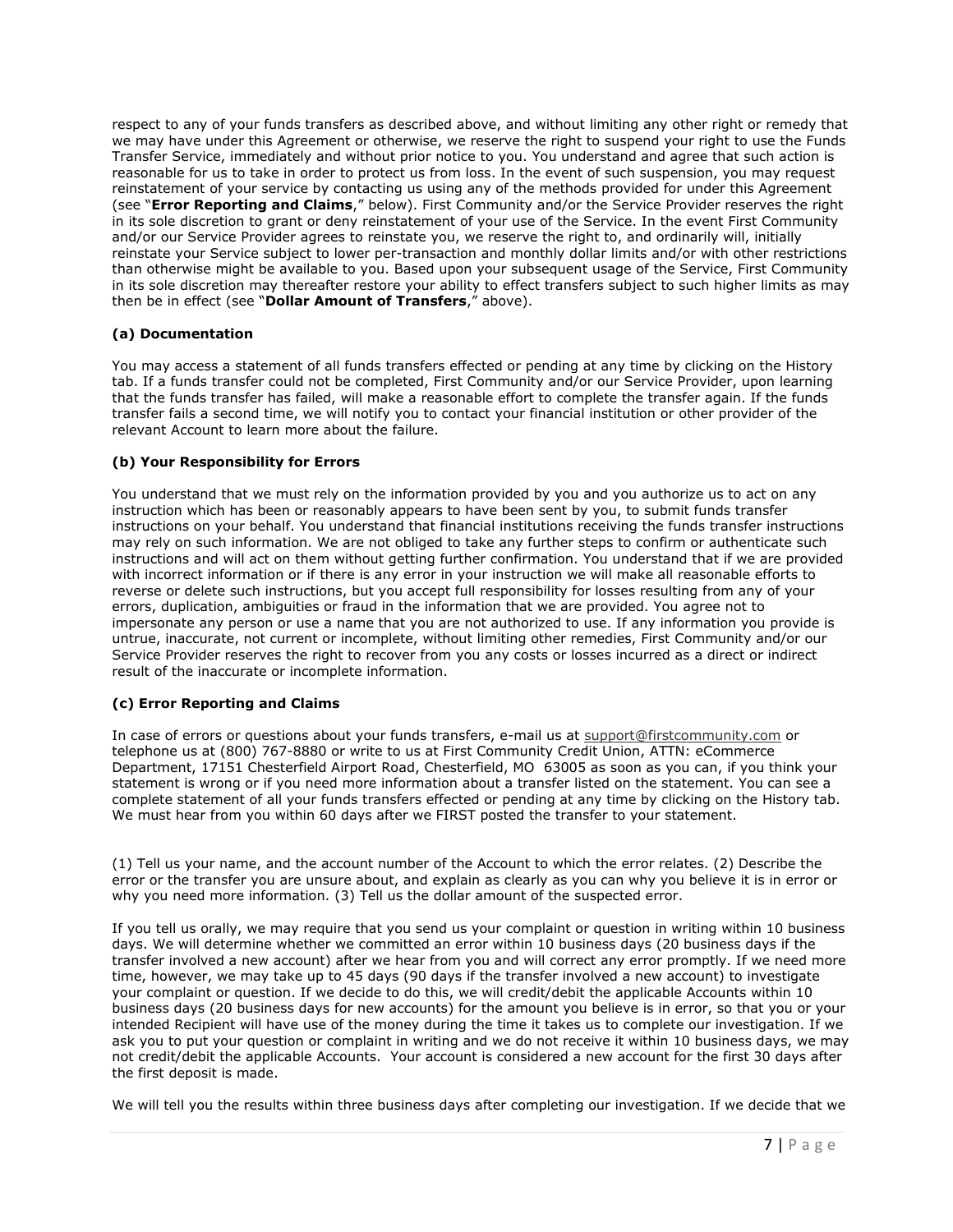did not make an error, we will send you a written explanation. You may ask for copies of the documents we used in our investigation.

We are not responsible for errors, delays and other problems caused by or resulting from the action or inaction of financial institutions holding the Account or the account of your Recipient. Although we will try to assist you in resolving any such problems, you understand that any such errors, delays or other problems are the responsibility of the relevant financial institution or the Recipient. Any rights you may have against a financial institution for such errors, delays or other problems are subject to the terms of the agreements you have with such financial institution, including any time limits during which complaints must be made.

### **(d) Proprietary Rights**

You acknowledge and agree that First Community and our Service Provider own all rights in and to the Funds Transfer Service. You are permitted to use the Service only as expressly authorized by this Agreement. You may not copy, reproduce, distribute, or create derivative works, reverse engineer or reverse compile First Community and/or the Service Provider's Funds Transfer Service or any of our services or technology.

#### **(e) No Unlawful or Prohibited Use**

As a condition of using the Funds Transfer Service, you warrant to us that you will not use the Service for any purpose that is unlawful or is not permitted, expressly or implicitly, by the terms of this Agreement or by any applicable law or regulation. You agree not to engage in unlawful internet gambling and agree that we have the right to block and refuse any such transaction. You further warrant and represent that you will not use the Service in any manner that could damage, disable, overburden, or impair the Service or interfere with any other party's use and enjoyment of the Service. You may not obtain or attempt to obtain any materials or information through any means not intentionally made available or provided for through the Service. **You agree that these warranties and representations will remain in full force and effect even if this Agreement terminates for any reason.**

#### **(f) Service Changes and Discontinuation**

We may modify or discontinue the Service or your account with us, with or without notice, without liability to you, any other user or any third party. First Community and our Service Provider reserve the right, subject to applicable law, to terminate your account and your right to use the Funds Transfer Service at any time and for any reason, including without limitation if we, in our sole judgment, believe you have engaged in conduct or activities that violate any of the Terms or the rights of First Community and/or our Service Provider, or if you provide us with false or misleading information or interfere with other users or the administration of the Services. We reserve the right to charge a fee for the use of the Service and any additional services or features that we may introduce. You understand and agree that you are responsible for paying all fees associated with the use of our Funds Transfer Service.

You may terminate your account with us at any time by clicking on 'unsubscribe' from the Edit Profile page or by sending us an e-mail at [support@firstcommunity.com](mailto:support@firstcommunity.com) or, if you prefer, by sending a registered or certified letter to First Community Credit Union ATTN: eCommerce Department, 17151 Chesterfield Airport Road, Chesterfield, MO 63005. Once your account with us has terminated for any reason, you will have no further right or access to use the Funds Transfer Service, and our Service Provider will not access your Accounts thereafter for any reason.

## **(g) Links To Third Party Sites**

The First Community website may contain links to other websites (**"Linked Sites"**). Such links are provided solely as a convenience to you. First Community does not screen, approve, review or otherwise endorse any content or information contained in any Linked Sites. You acknowledge and agree that First Community, its affiliates and partners are not responsible for the contents of any Linked Sites, including the accuracy or availability of information provided by Linked Sites, and makes no representations or warranties regarding the Linked Sites or your use of them.

#### **(h) Security Procedures**

You understand that the financial institution at which an Account is maintained may contact us to verify the content and authority of funds transfer instructions and any changes to those instructions. You understand that, as your agent, we may provide to such financial institution such information as may be required to verify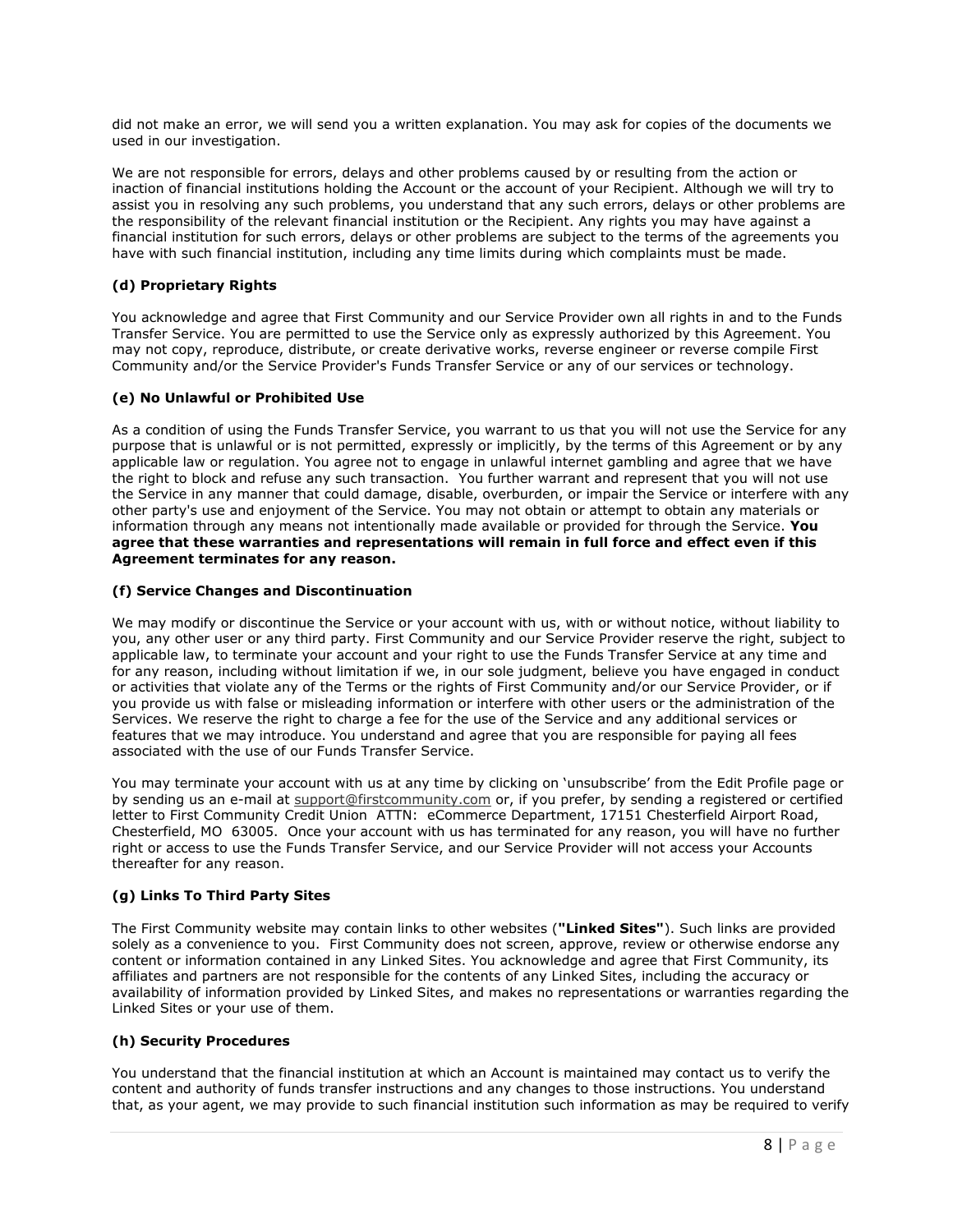the instructions and may constitute a valid security procedure under the rules governing such Account.

## **(i) Deviating from Security Procedures**

You agree to allow us to authorize any financial institution at which you have an Account to accept funds and transfer instructions in accordance with any authorization procedures as may be agreed from time to time between you and such financial institution, or between us, on your behalf, and such financial institution, without verifying the instructions under the established security procedures, regardless of whether such security procedures were agreed by you directly or by us on your behalf. In addition you agree that we may authorize such financial institutions to charge and debit your accounts based solely on these communications.

## **(j) Account Number Policy**

If funds transfer instructions identify a bank or beneficiary by name and account number, the relevant financial institution may execute those instructions by reference to the number only, even if the number does not correspond to the name. You understand that such financial institutions may not investigate discrepancies between names and numbers. In addition, you agree that we have no responsibility to investigate discrepancies between names and numbers.

## **(k) Joint Account Holder**

In submitting your application for the Funds Transfer Service, you confirm that, if any of your Accounts is a joint account, your joint account holder has consented for you to use your Accounts for the Funds Transfer Service. We will end your use of the Funds Transfer Service if any joint account holder notifies us that (i) they never consented to your use of our Funds Transfer Service, (ii) the joint account can no longer be operated on your instructions alone, or (iii) they are withdrawing consent for you to operate the joint account.

## **(l) Means of Transfer**

You authorize us to select any means we deem suitable to provide your funds transfer instructions to the applicable financial institution. These choices include banking channels, electronic means, funds transfer systems, mail, courier, or telecommunications services, intermediary banks and other organizations. You agree to be bound by the rules and regulations that govern the applicable funds transfer systems, such as CHIPS or automated clearing house (ACH) as published by the National Automated Clearinghouse Association (NACHA). We shall make all reasonable efforts to ensure that your transfer requests are processed on time; however, we reserve the right to hold funds beyond the normal period and if any interest is earned will be the property of us.

## **(m) Our Liability**

If we do not provide a funds transfer instruction on time, if we cause an incorrect amount to be removed from an Account or if we cause funds from an Account to be transferred to any account other than the Account or Recipient's account specified in the applicable funds transfer instruction, we shall be responsible for returning the improperly transferred funds and/or for directing any misdirected funds to the proper Account or intended recipient's account. First Community is not responsible or liable if your or the Recipient's financial institution's system fails and we are unable to complete the transfer. Except as otherwise required by law, First Community shall in no other event be liable for any losses and damages other than those arising from gross negligence or willful misconduct on our part or if we breach a representation or warranty of First Community hereunder.

You agree that your transfer instructions constitute authorization for us to complete the transfer. You represent and warrant to us that you have enough money in the applicable Accounts to make any funds transfer you request that we make on your behalf through the Funds Transfer Service. You understand and agree that we are not liable under any circumstances for any losses or damages if, through no fault of ours, you do not have enough money to make the funds transfer and the funds transfer is not completed or is later reversed or if your financial institution does not permit the transfer or the funds transfer would exceed the credit limit on any applicable overdraft line.

You also understand and agree that we are not responsible for any losses or damages if circumstances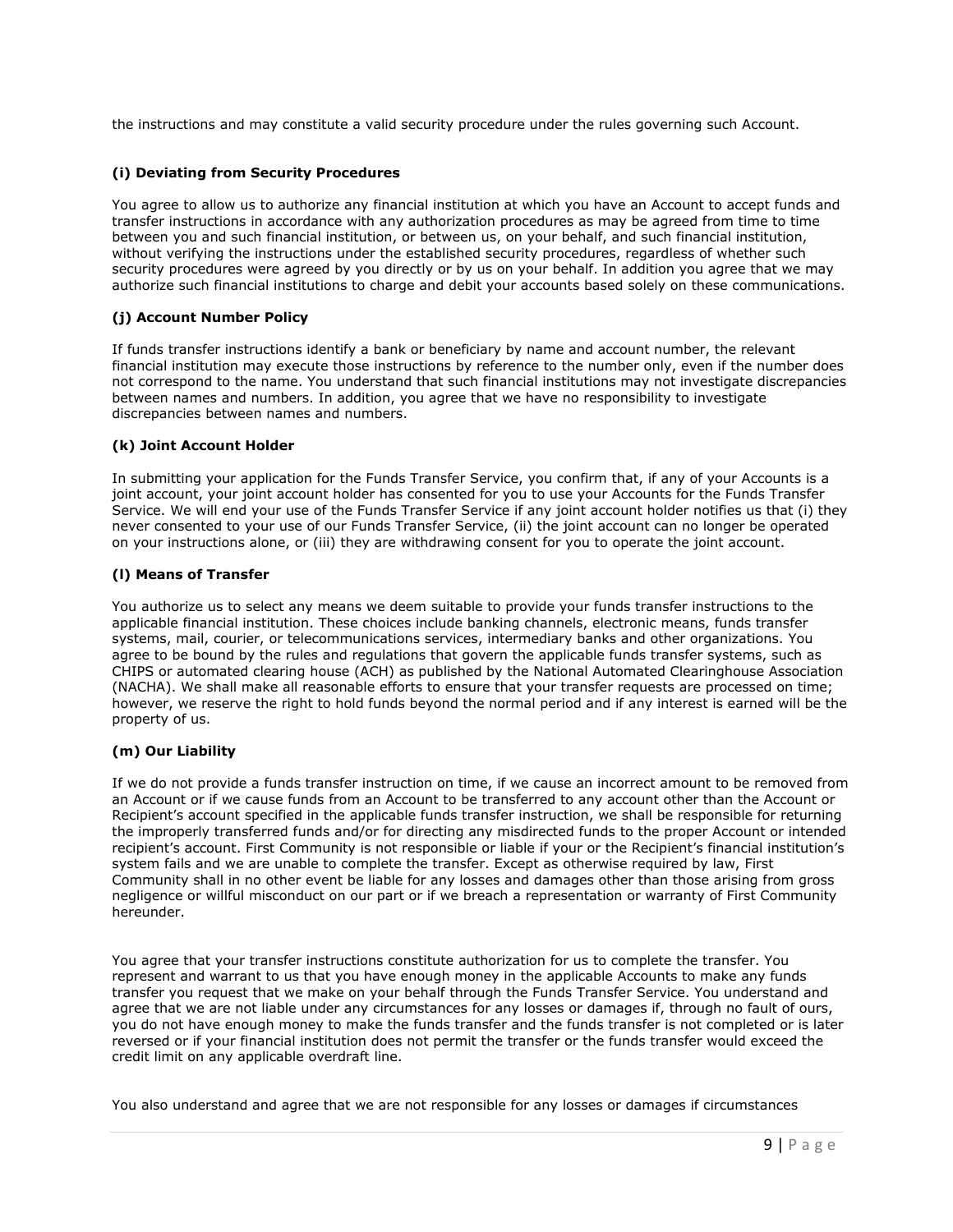beyond our control (such as fire or flood) prevent us from making a funds transfer or if the First Community website was not working properly and you knew about the breakdown when you started the funds transfer.

#### **Limitation of Warranty and Liability**

YOU UNDERSTAND AND AGREE THAT FIRST COMMUNITY'S FUNDS TRANSFER SERVICE IS PROVIDED "AS-IS." EXCEPT AS OTHERWISE PROVIDED IN THIS AGREEMENT OR AS REQUIRED BY LAW, FIRST COMMUNITY ASSUMES NO RESPONSIBILITY FOR THE TIMELINESS, DELETION, MIS-DELIVERY OR FAILURE TO STORE ANY USER COMMUNICATIONS OR PERSONALIZATION SETTINGS. YOU UNDERSTAND AND EXPRESSLY AGREE THAT USE OF THE FUNDS TRANSFER SERVICE IS AT YOUR SOLE RISK, THAT ANY MATERIAL AND/OR DATA DOWNLOADED OR OTHERWISE OBTAINED THROUGH THE USE OF THE FUNDS TRANSFER SERVICE IS DOWNLOADED OR OBTAINED AT YOUR OWN DISCRETION AND RISK AND THAT YOU WILL BE SOLELY RESPONSIBLE FOR ANY DAMAGES, INCLUDING WITHOUT LIMITATION DAMAGE TO YOUR COMPUTER SYSTEM OR LOSS OF DATA THAT RESULTS FROM THE DOWNLOAD OR THE OBTAINING OF SUCH MATERIAL AND/OR DATA.

EXCEPT AS EXPRESSLY SET FORTH ON THE FIRST COMMUNITY WEB SITE OR IN THIS AGREEMENT, FIRST COMMUNITY DISCLAIMS ALL WARRANTIES OF ANY KIND, EXPRESS OR IMPLIED, INCLUDING WITHOUT LIMITATION ANY WARRANTY OF MERCHANTABILITY, FITNESS FOR A PARTICULAR PURPOSE OR NON-INFRINGEMENT OF INTELLECTUAL PROPERTY OR THIRD PARTY RIGHTS, AND WE MAKE NO WARRANTY OR REPRESENTATION REGARDING THE RESULTS THAT MAY BE OBTAINED FROM THE USE OF THE FUNDS TRANSFER SERVICE, THE ACCURACY OR RELIABILITY OF ANY INFORMATION OBTAINED THROUGH THE FUNDS TRANSFER SERVICE, THE ACCURACY OF ANY INFORMATION RETRIEVED BY FIRST COMMUNITY FROM THE ACCOUNTS OR THAT THE FUNDS TRANSFER SERVICE WILL MEET ANY USER'S REQUIREMENTS, BE UNINTERRUPTED, TIMELY, SECURE OR ERROR FREE.

EXCEPT AS DESCRIBED IN THIS AGREEMENT, FIRST COMMUNITY WILL NOT BE LIABLE FOR ANY DIRECT, INDIRECT, INCIDENTAL, SPECIAL, CONSEQUENTIAL OR PUNITIVE DAMAGES OF ANY KIND RESULTING FROM THE USE OF OR THE INABILITY TO USE THE FUNDS TRANSFER SERVICE, ANY INACCURACY OF ANY INFORMATION OR AMOUNT RETRIEVED BY FIRST COMMUNITY FROM THE ACCOUNTS, ANY BREACH OF SECURITY CAUSED BY A THIRD PARTY, ANY TRANSACTIONS ENTERED INTO BASED ON THE FUNDS TRANSFER SERVICE, ANY LOSS OF, UNAUTHORIZED ACCESS TO OR ALTERATION OF A USER'S TRANSMISSIONS OR DATA OR FOR THE COST OF PROCUREMENT OF SUBSTITUTE GOODS AND SERVICES, INCLUDING BUT NOT LIMITED TO DAMAGES FOR LOSS OF PROFITS, USE, DATA OR OTHER INTANGIBLES, EVEN IF FIRST COMMUNITY HAD BEEN ADVISED OF THE POSSIBILITY OF SUCH DAMAGES.

## **(n) Indemnification**

You agree to indemnify, defend and hold harmless First Community, its affiliates, partners, officers, directors, employees, consultants, service providers and agents from any and all third party claims, liability, damages and/or costs (including, but not limited to, attorneys fees) arising from your use of the Funds Transfer Service, First Community's reliance on the information, instruction, license and/or authorization provided by or through you under or pursuant to this Agreement, your violation of the Terms or your infringement, or infringement by any other user of your Funds Transfer account, of any intellectual property or other right of any person or entity.

## **(o) Recipient**

In the event that you are an intended Recipient, another customer (the "**Transferor**") has instructed us to transfer funds (the "**Funds**") to an account you designate at your bank or other financial institution (the "**Account**"). In addition to the Terms herein, you agree to accept the terms and conditions set forth below.

You authorize us to transfer the Funds to your Account. In order for us to complete the transfer, you will be prompted to provide us with the following information (the "**Information**"): 1) your full name; 2) your current residential address; 3) the name of your bank or financial institution and ABA routing number (the 9 digit number that appears on the far left of the bottom of your check) of the financial institution which holds your Account; 4) the Account number; and 5) a secret word or phrase known only to you and the transferor. We will utilize the Automated Clearing House (ACH) system to send the Funds to your Account. We will act on the information provided by you in completing ACH credit instructions to your Account. If for any reason your financial institution returns the ACH credit or the credit goes to the wrong financial institution or Account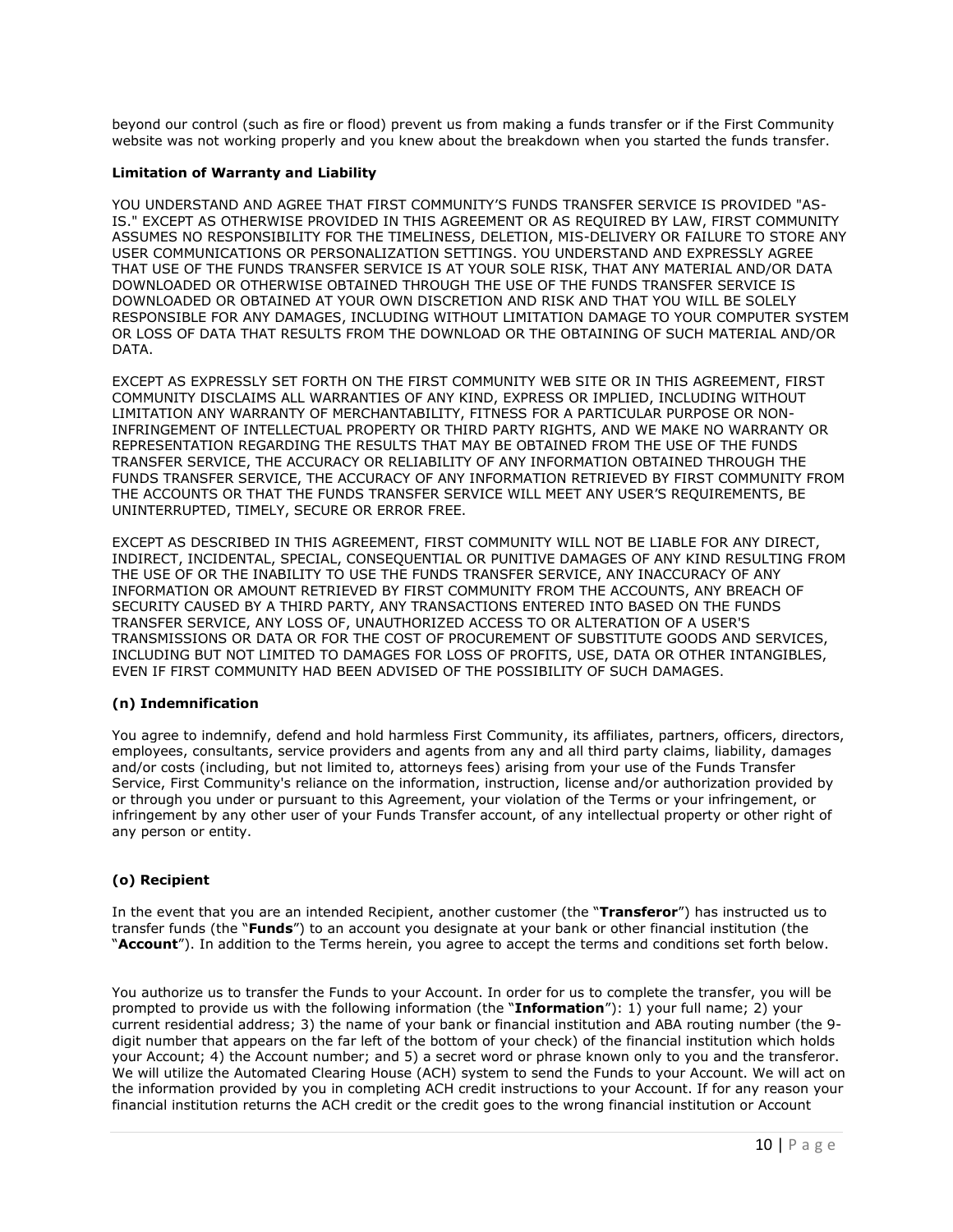because you have provided us with incorrect information, we may in our sole discretion, take reasonable efforts to complete the credit transaction or return the Funds to the Transferor.

To enable you, and only you, to receive the Funds, the Transferor has given you the Shared Secret. If you have not received the Shared Secret, please contact the Transferor directly. The Shared Secret is stored in encrypted form by us. No one at First Community has access to the Shared Secret. No one at First Community will know or need to know the Shared Secret, and First Community employees will never ask for the Shared Secret. **YOU AGREE THAT YOU WILL NOT GIVE THE SHARED SECRET TO ANYONE FOR ANY REASON**. You agree that First Community shall not be liable for any losses that may result if you disclose the Shared Secret to another person.

You agree not to impersonate any person or use a name that you are not authorized to use. You warrant and represent that you are the person intended by the Transferor and entitled to receive the Funds; that you are not a person whose Accounts are blocked under regulations of the Office of Foreign Asset Control (OFAC) of the United States Treasury Department; and that the Information you will provide is true, correct and complete.

We reserve the right to decline to complete any transfer, even after you have agreed to all of the Terms, if we have reason to believe that completing the transfer would result in a violation of law or expose us to liability or risk of loss. Without limiting the foregoing, we will reject any transfer if you do not enter the Shared Secret correctly after three [3] attempts. If the transfer is rejected for any reason, the funds will be returned to the Transferor.

#### **(p) Miscellaneous**

You understand and agree that our Service Provider is not a bank, a broker-dealer firm, or any other kind of financial institution. You represent and warrant that you are who you claim to be; that you are the rightful owner of all Content and the Accounts linked for the purposes of the Service; and that you may rightfully authorize us to access the Accounts.

You agree that our rights and remedies arising out of any breach of your representations and warranties in this Agreement, the limitations on our liability and our rights to indemnification under this Agreement are reasonable and continuing and shall survive the termination of this Agreement, notwithstanding the lack of any specific reference to such survivability in these provisions. First Community's failure to enforce the strict performance of any provision of this Agreement will not constitute a waiver of First Community's right to subsequently enforce such provision or any other provisions of this Agreement.

The most current version of this Agreement as it appears on our website, including any amendments that we may make from time to time, constitutes the entire agreement between us, and supersedes and replaces all other agreements or understandings, whether written or oral, regarding the Funds Transfer Service. This Agreement may be amended, or any of First Community's rights waived, only if First Community agrees in writing to such changes, or you continue using the Funds Transfer Service following receipt of notice of any changes proposed by First Community. All notices to you shall be in writing and shall be made either via email, conventional mail or messages delivered through the Services, at First Community's discretion. All notices to First Community must be made in writing and sent to First Community Credit Union ATTN: eCommerce Department, 17151 Chesterfield Airport Road, Chesterfield, MO 63005 via registered or certified mail. This Agreement is personal to you and you may not assign it to anyone.

If either of us has any dispute or disagreement with the other regarding this Agreement that we cannot resolve amicably, both parties agree that the sole and exclusive remedy shall be binding arbitration in accordance with the then-current rules and procedures of the American Arbitration Association. This Agreement shall be governed by and construed in accordance with the laws of the State of Missouri, without giving effect to its conflict of laws provisions or your actual state or country of residence. If for any reason a court of competent jurisdiction finds any provision or portion of the Terms to be unenforceable, the remainder of the Terms will continue in full force and effect.

This Agreement shall take effect immediately upon the acceptance of your application for the Funds Transfer Service by First Community Credit Union.

## **(q) Additional Provisions**